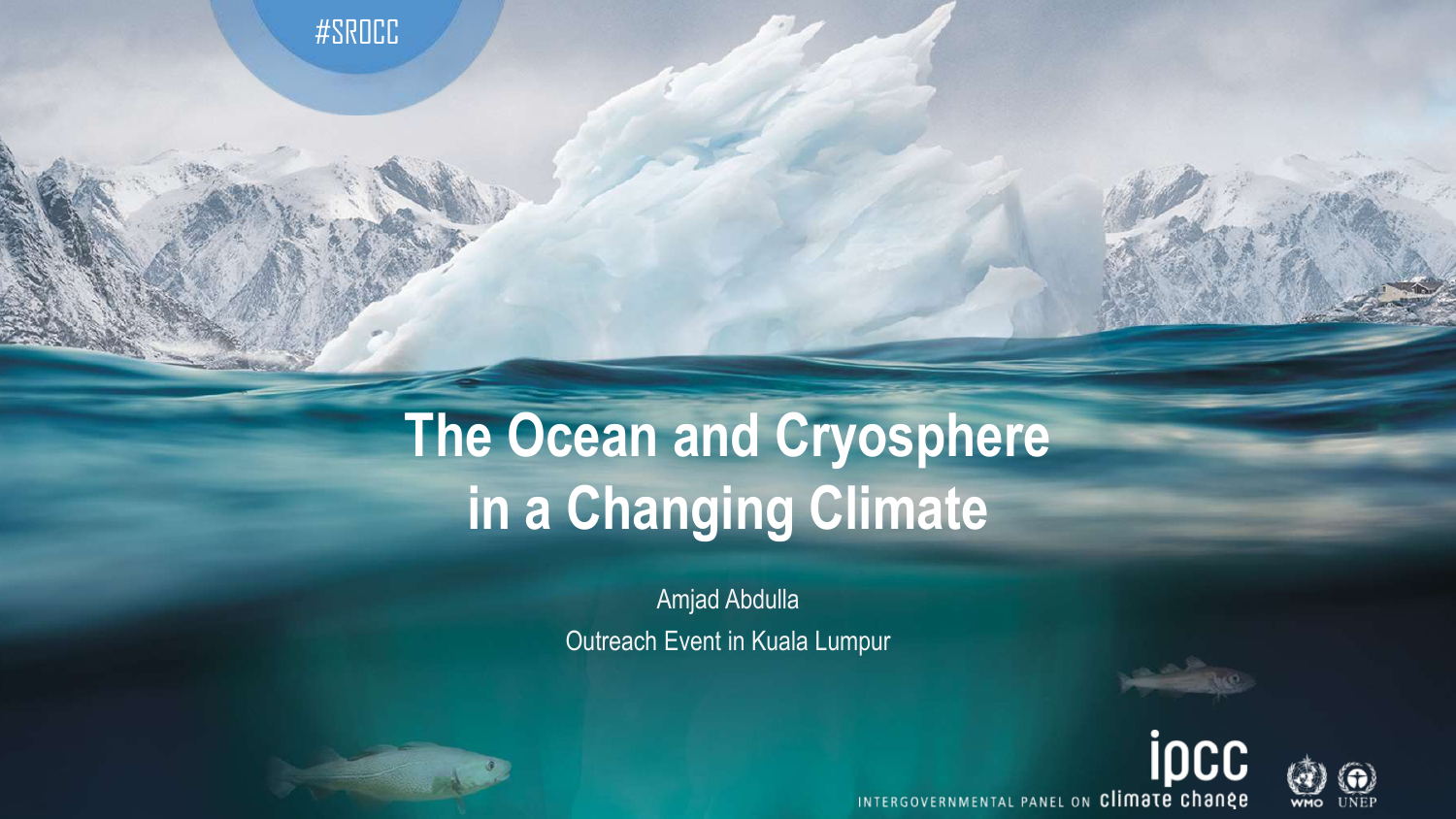## **The world's ocean and cryosphere have been 'taking the heat' from climate change for decades.**

# **Consequences for nature and humanity are sweeping and severe.**

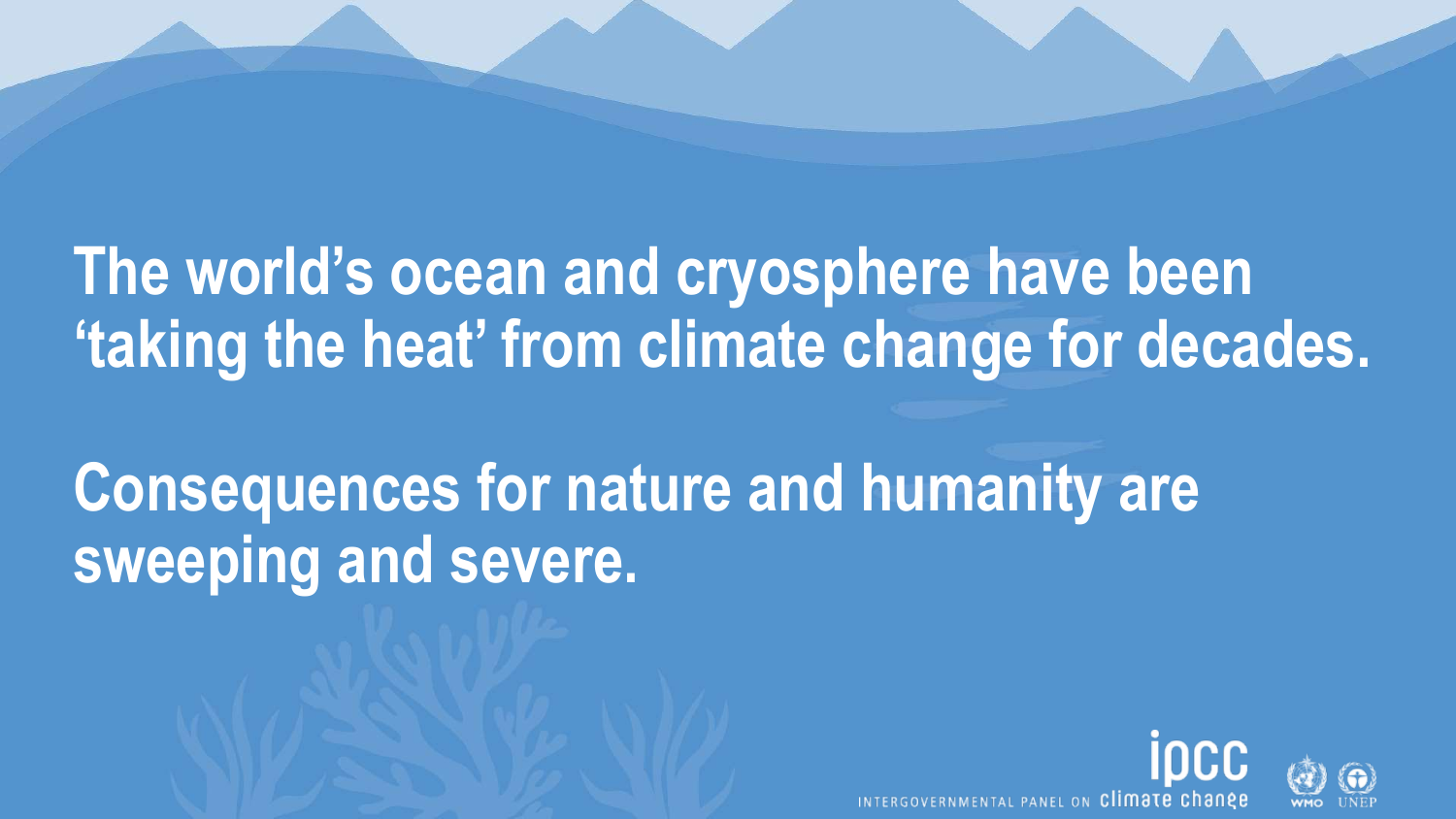



**Polar** 

**INNA 6 M** 

**Regions**

**Ocean & Marine Life**

Photo: Mr. JK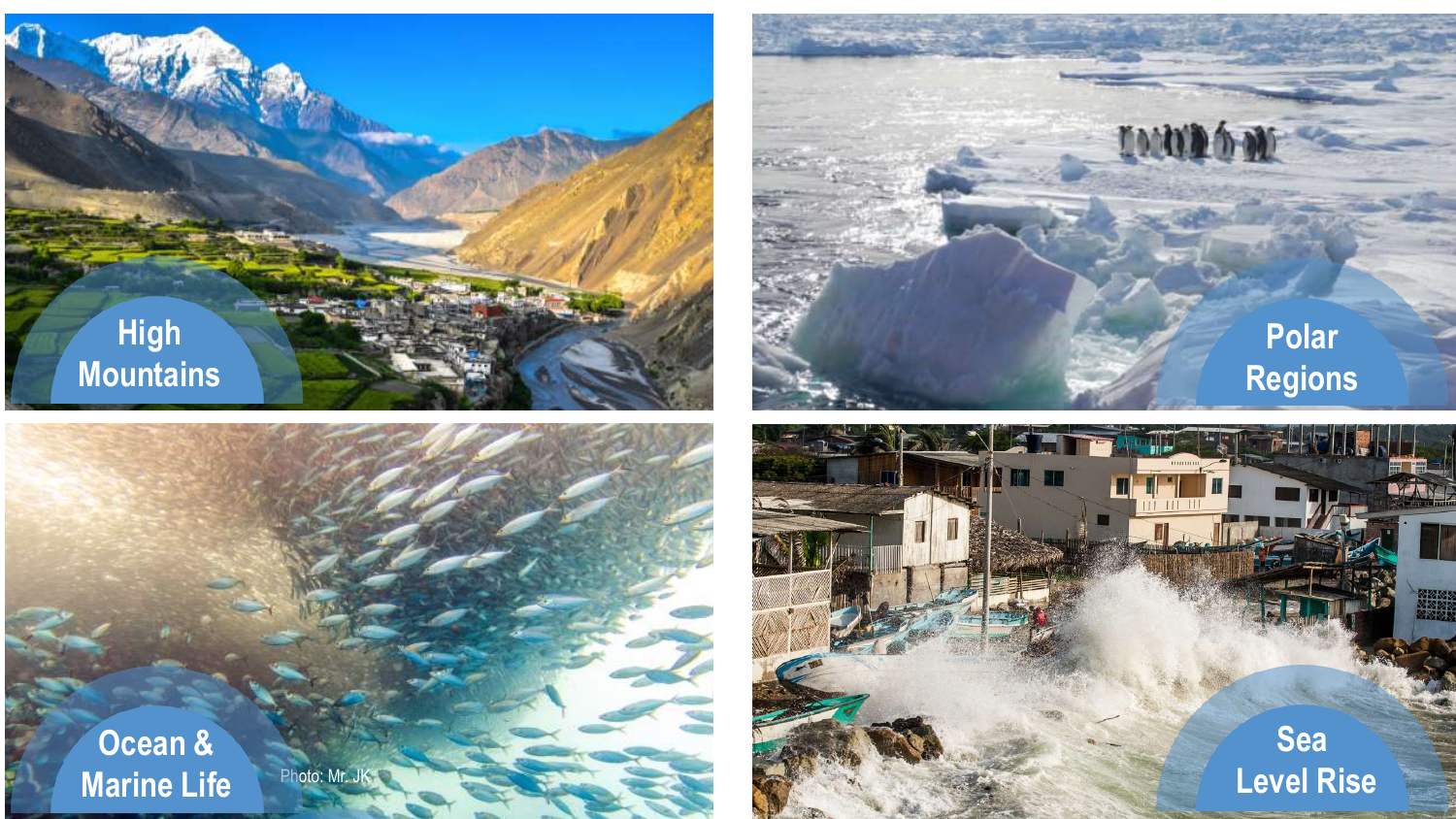$\mathbb{R}^3$ 

B.

التباعد

T.

Photo: Glenn R. Specht **Photo: Sea Level Rise** 

前職

**IND**  $\overline{a}$ 

 $\begin{tabular}{|c|c|} \hline \hline \multicolumn{1}{|c|}{\multicolumn{1}{|c|}{\multicolumn{1}{|c|}{\multicolumn{1}{|c|}{\multicolumn{1}{|c|}{\multicolumn{1}{|c|}{\multicolumn{1}{|c|}{\multicolumn{1}{c}}}}}} \hline \multicolumn{1}{|c|}{\hline \multicolumn{1}{|c|}{\hline \multicolumn{1}{|c|}{\hline \multicolumn{1}{|c|}{\hline \multicolumn{1}{|c|}{\hline \multicolumn{1}{|c|}{\hline \multicolumn{1}{|c|}{\hline \multicolumn{1}{|c|}{\h$ 

**XXXXX** 

 $\sim$ 

**RANGE** 

er ez

 $11111111111$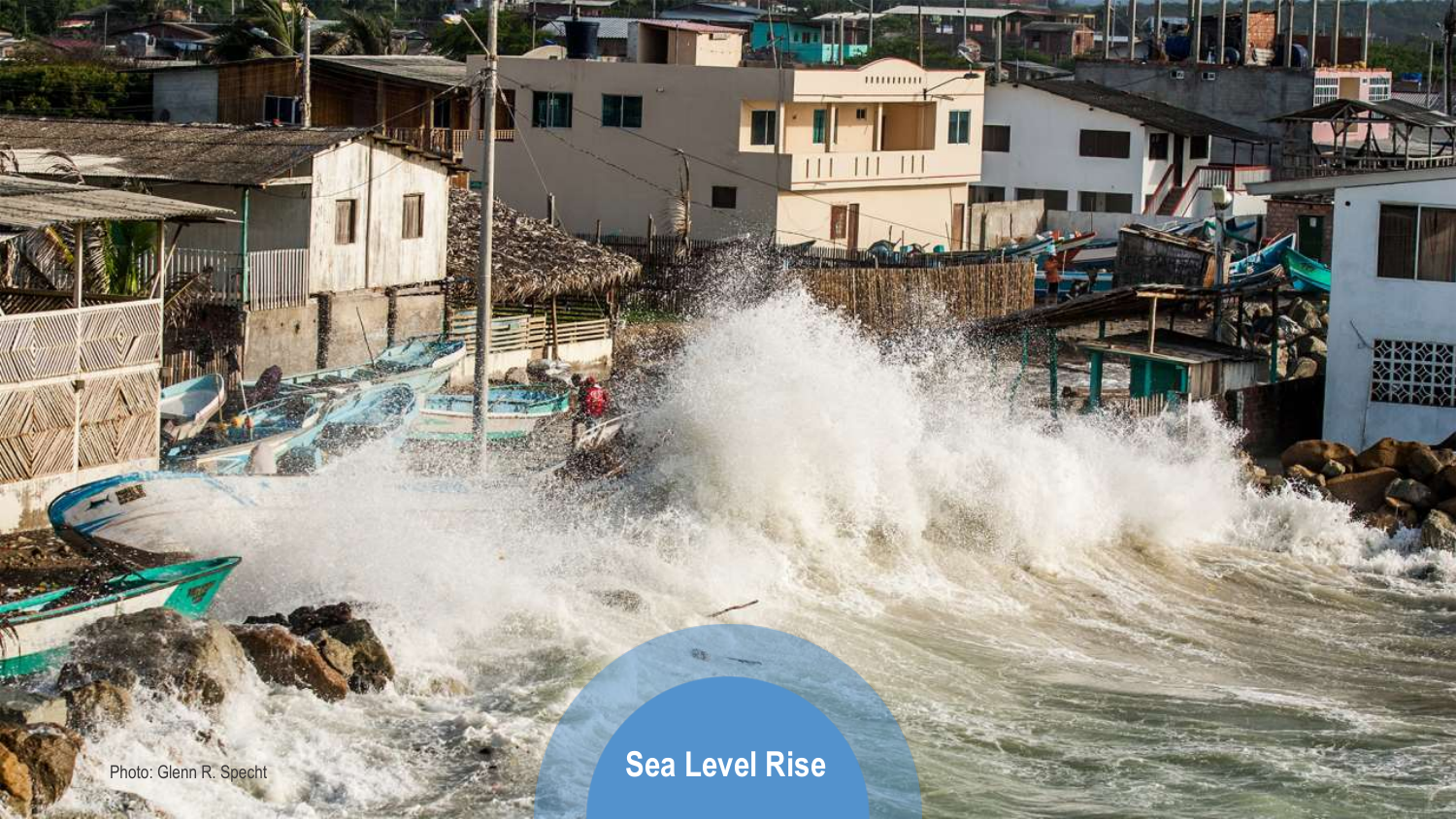# **Key findings relevant to Sea Level Rise**

- **Greenland and Antarctic ice sheets are melting**, and are now the major cause of accelerating global sea level rise, outpacing sea level rise caused by ocean thermal expansion.
- During the 20th century, the **global mean sea level** rose by about 15cm. Sea level is currently rising more than twice as fast and continuing to accelerate.
- **Marine heatwaves** have doubled in frequency since the 1980s and have become longer-lasting, more intense and more extensive, especially harming warm-water corals, kelp forests and the distribution of marine life.

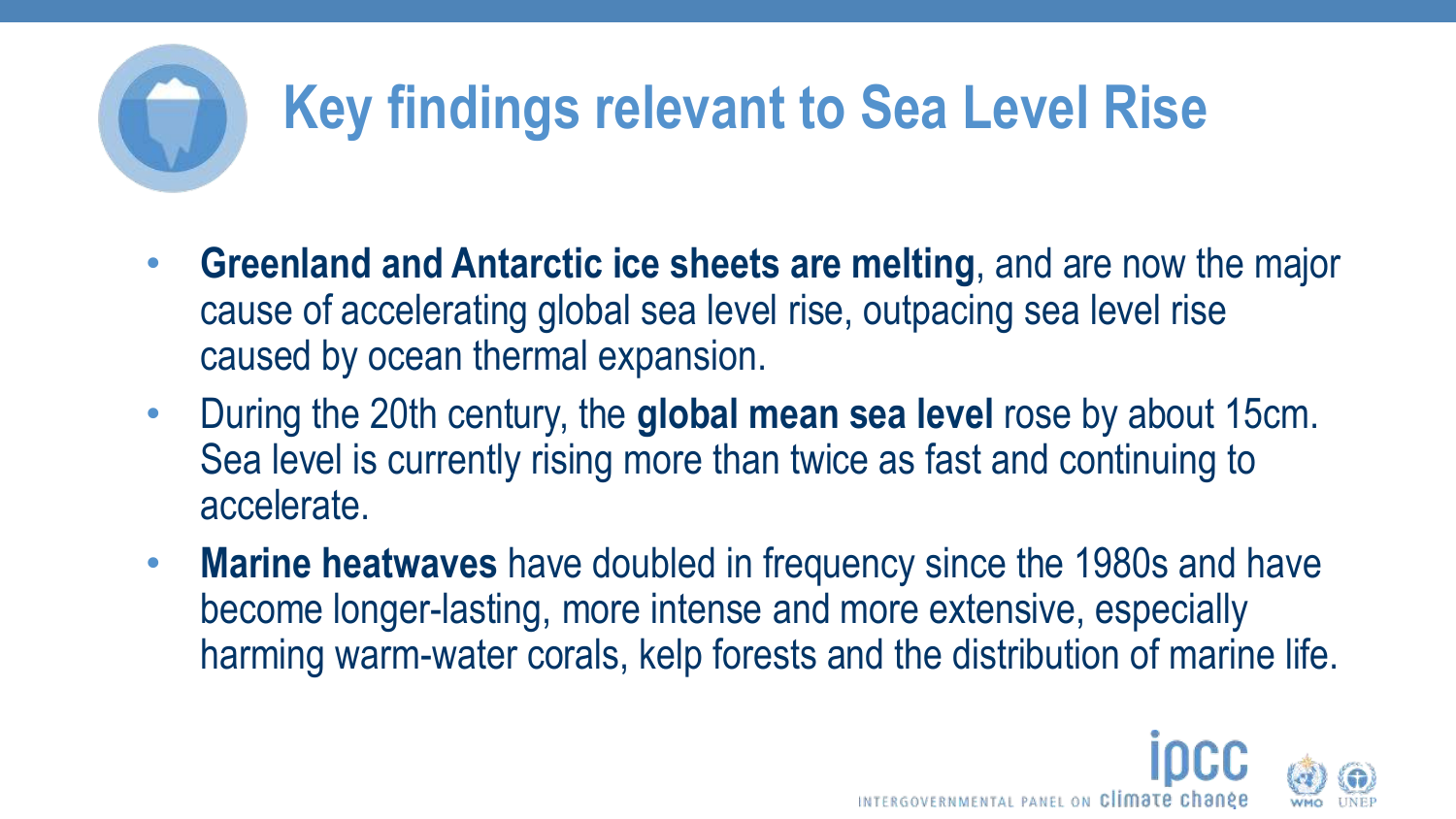#### **Sea level changes for several reasons**





INTERGOVERNMENTAL PANEL ON Climate change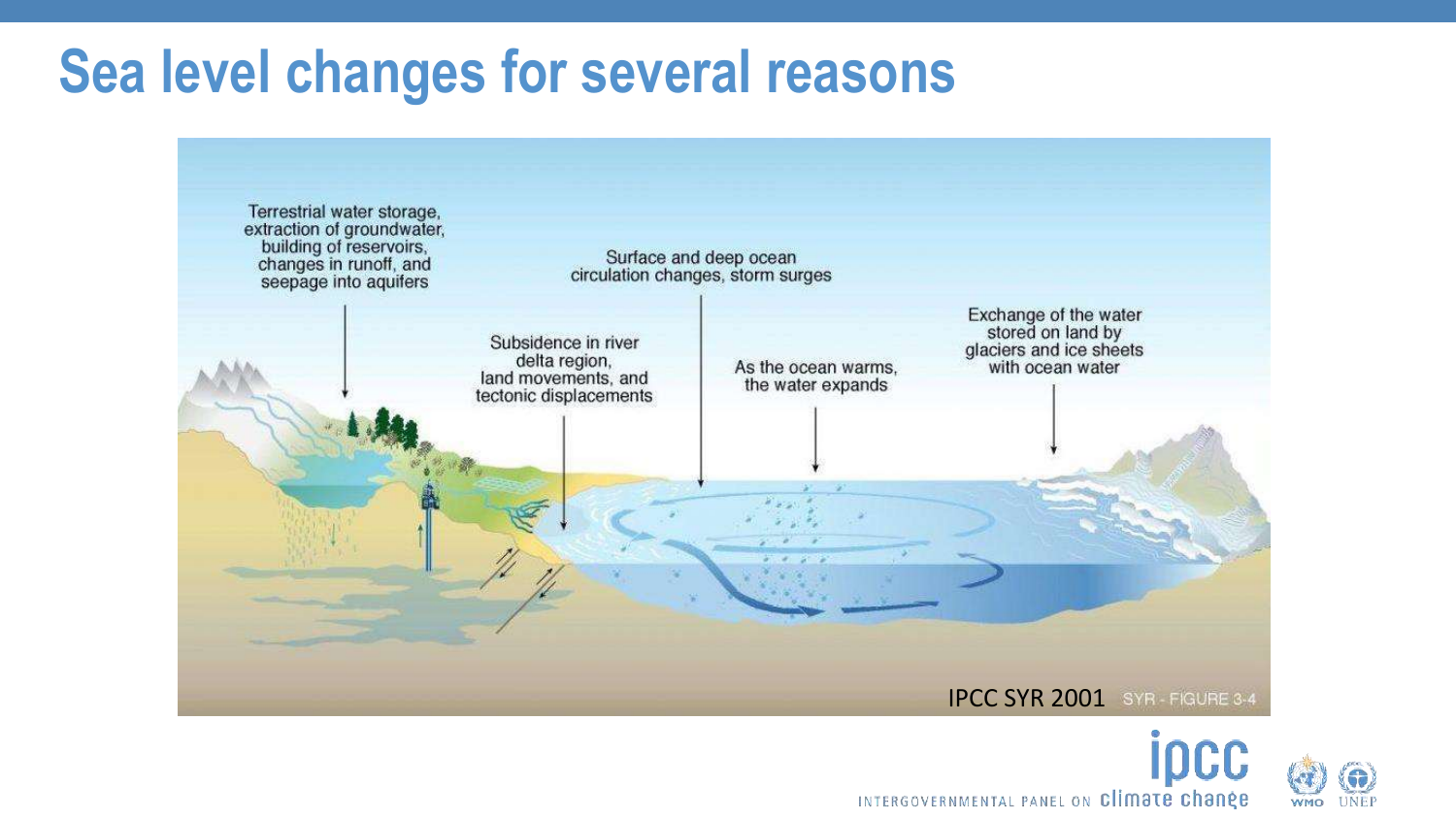#### **Historical values**

- Global mean sea-level rise, over the period 1902–2015, is 0.16 m (*likely* range 0.12–0.21 m). The rate of rise is unprecedented over the last century (*high confidence*).
- The sum of ice sheet and glacier contributions over the period 2006–2015 is the dominant source of sea-level rise, exceeding the thermal effect.
- The dominant cause of global mean sea level rise since 1970 is anthropogenic (human) forcing (*high confidence*).

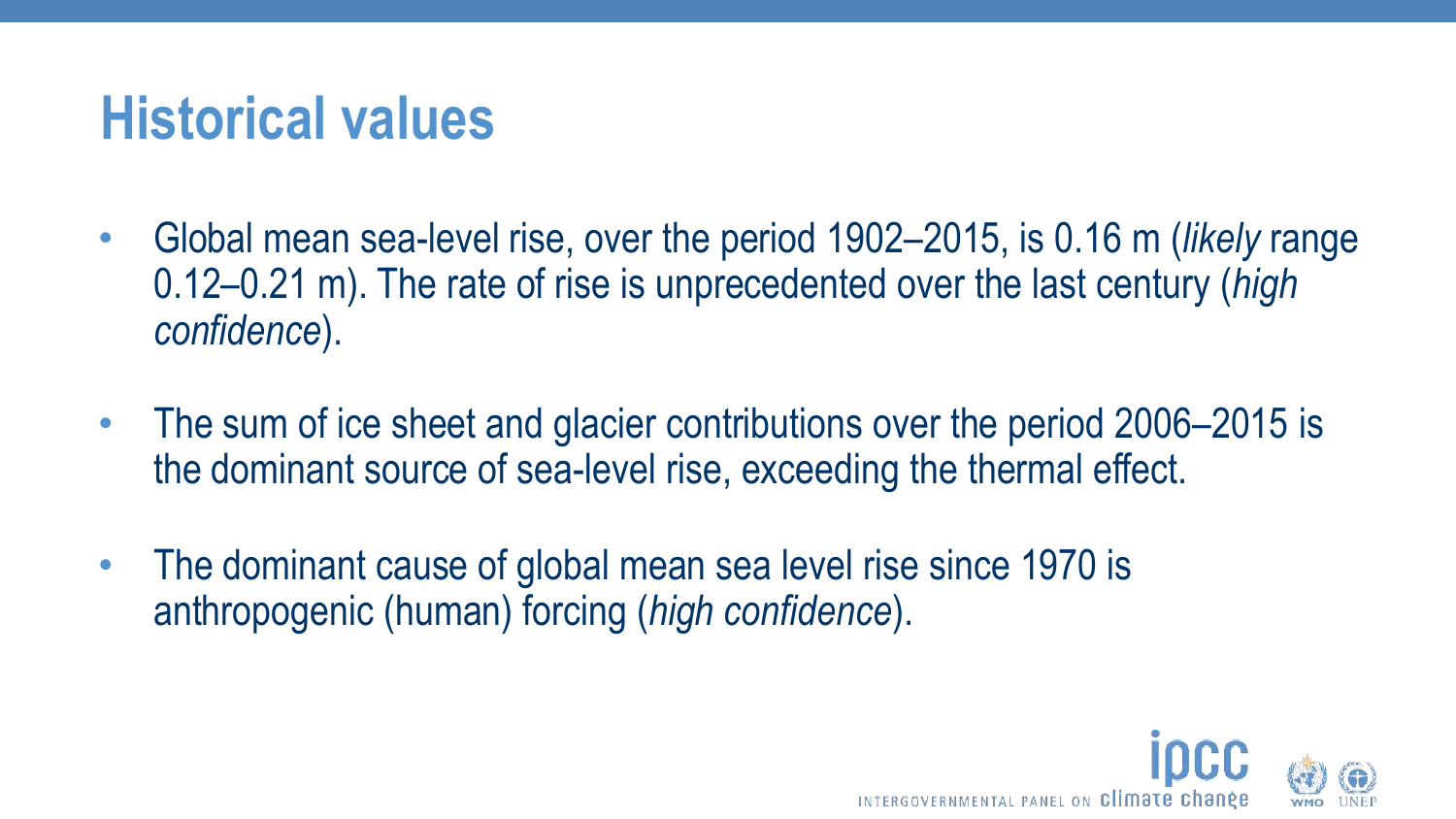#### **Current Status**

- Sea-level rise has accelerated (*extremely likely*) due to increased ice loss from the Greenland and Antarctic ice sheets (*very high confidence*).
- Mass loss from the Antarctic ice sheet over the period 2007–2016 tripled relative to 1997–2006. For Greenland, mass loss doubled over the same period (*likely, medium confidence*).
- Acceleration of ice flow and retreat in Antarctica, which has the potential to lead to sea-level rise of several metres within a few centuries, is observed in some locations of Antarctica (*very high confidence*).

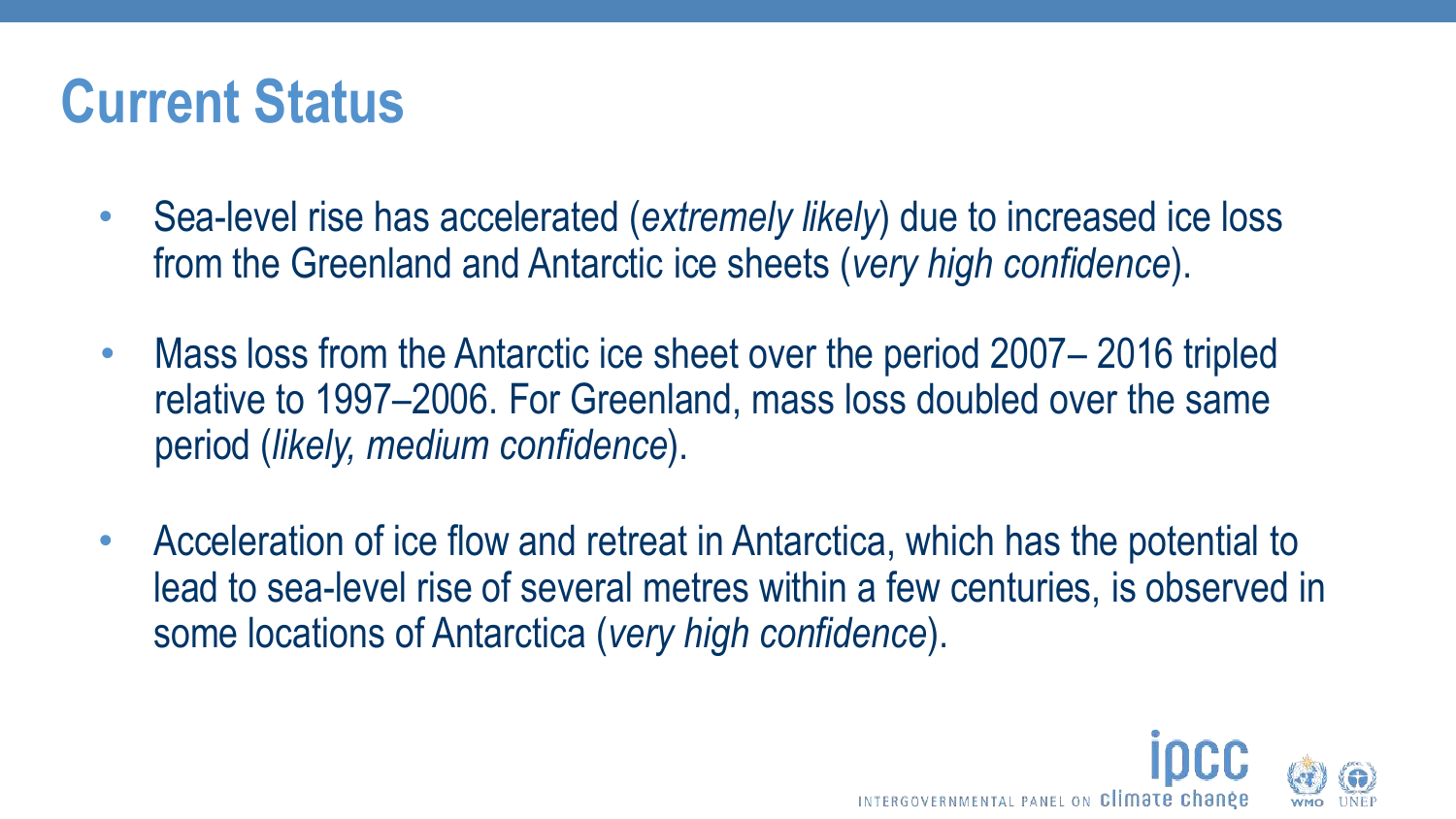### **Response options**

- Various adaptation approaches are already being implemented, including:
	- o protection
	- accommodation
	- o ecosystem-based adaptation
	- coastal advance
	- o managed relocation
- People with the highest exposure and vulnerability are often those with the lowest capacity to respond.

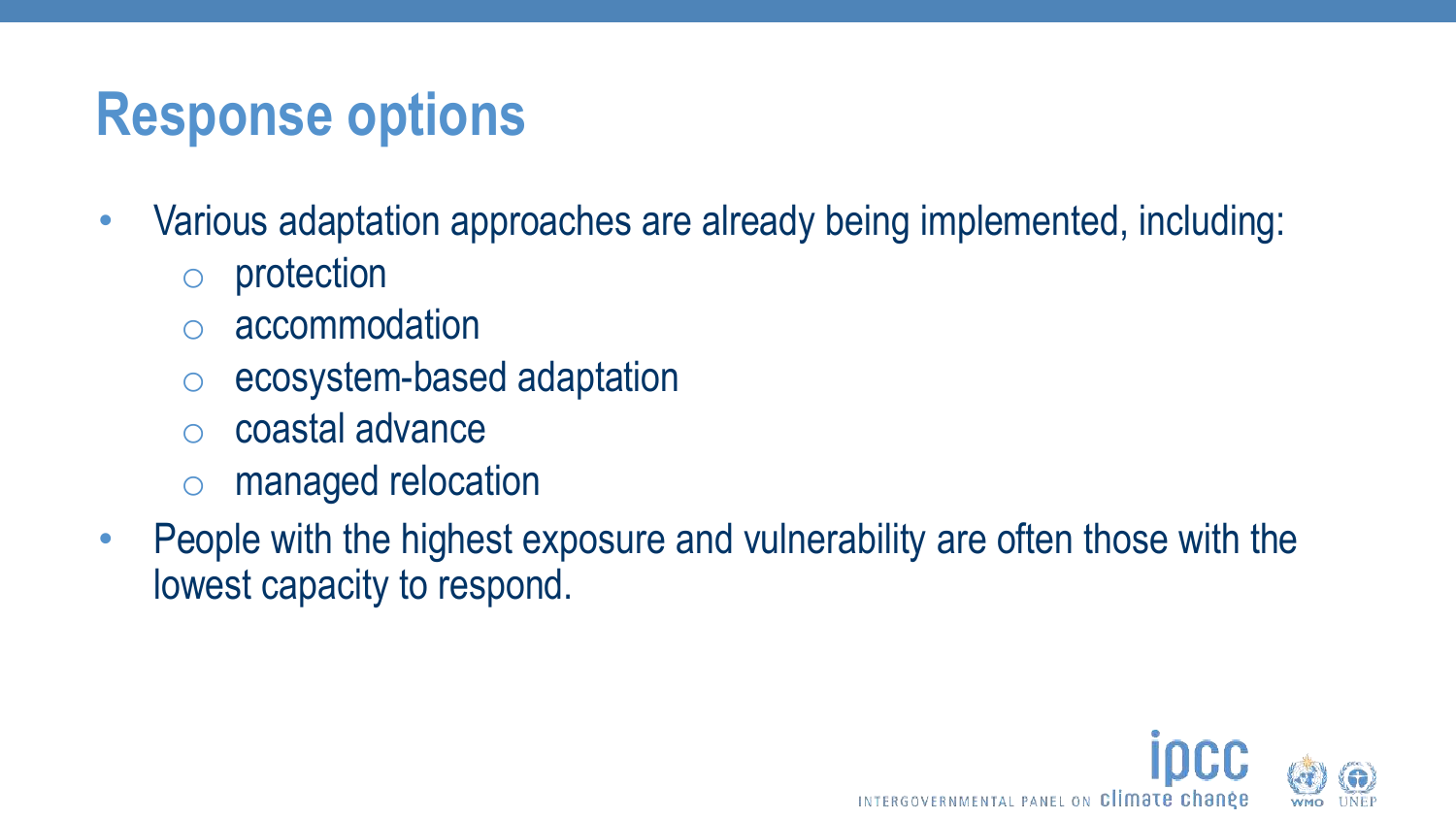#### **In the longer term, choices matter**

Although ongoing sea-level rise is inevitable, ambitious mitigation will have a profound effect on the rate and ultimate magnitude of sea-level rise.





INTERGOVERNMENTAL PANEL ON Climate change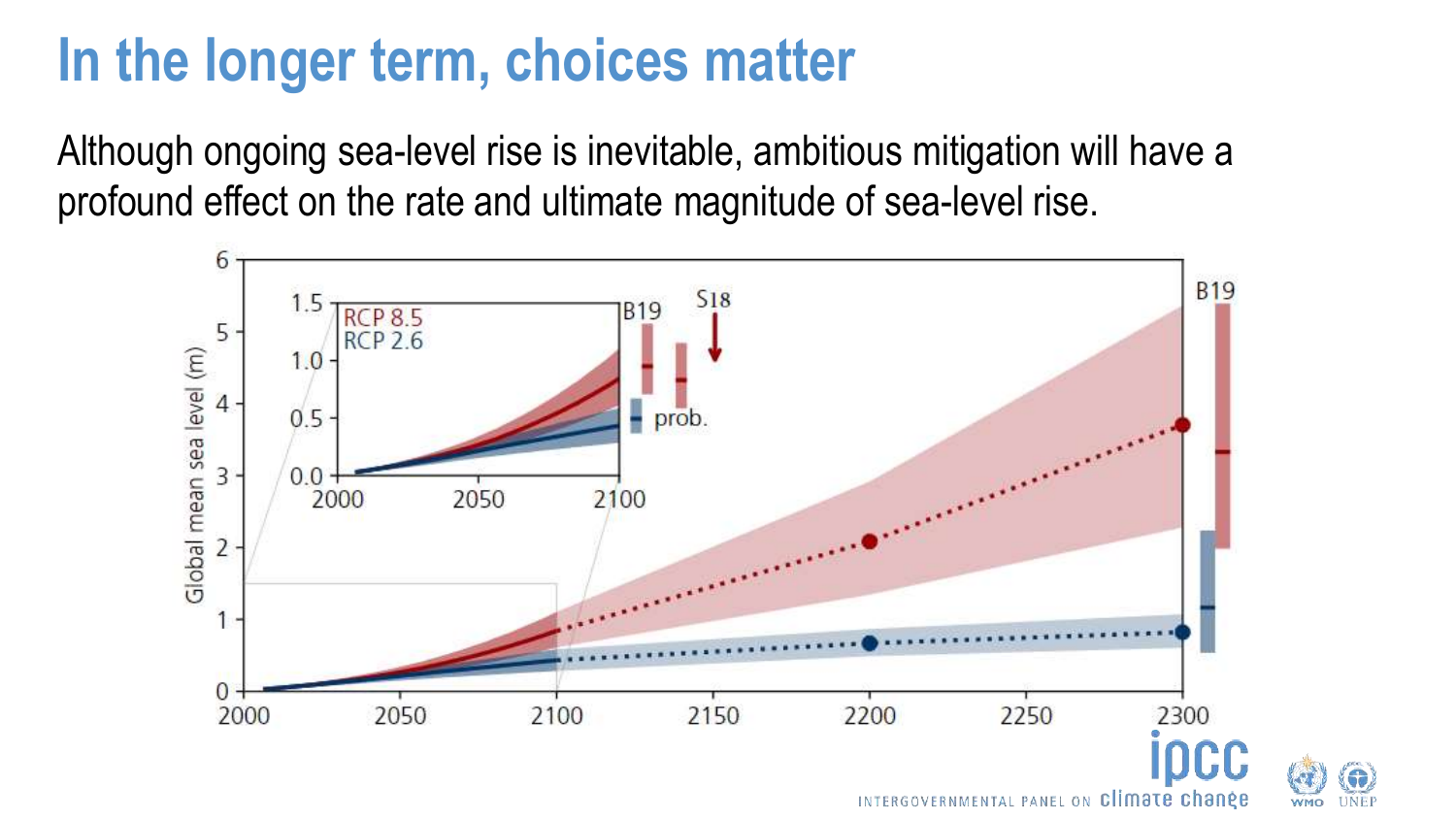

The IPCC Special Report on the Ocean and Cryosphere in a Changing Climate

- highlights **the urgency** of prioritizing **timely, ambitious and coordinated action** to address **widespread and enduring changes** in the ocean and cryosphere;
- empowers people, communities and governments to tackle the unprecedented transitions in all aspects of society;
- provides evidence of the benefits of combining scientific with local and indigenous knowledge.

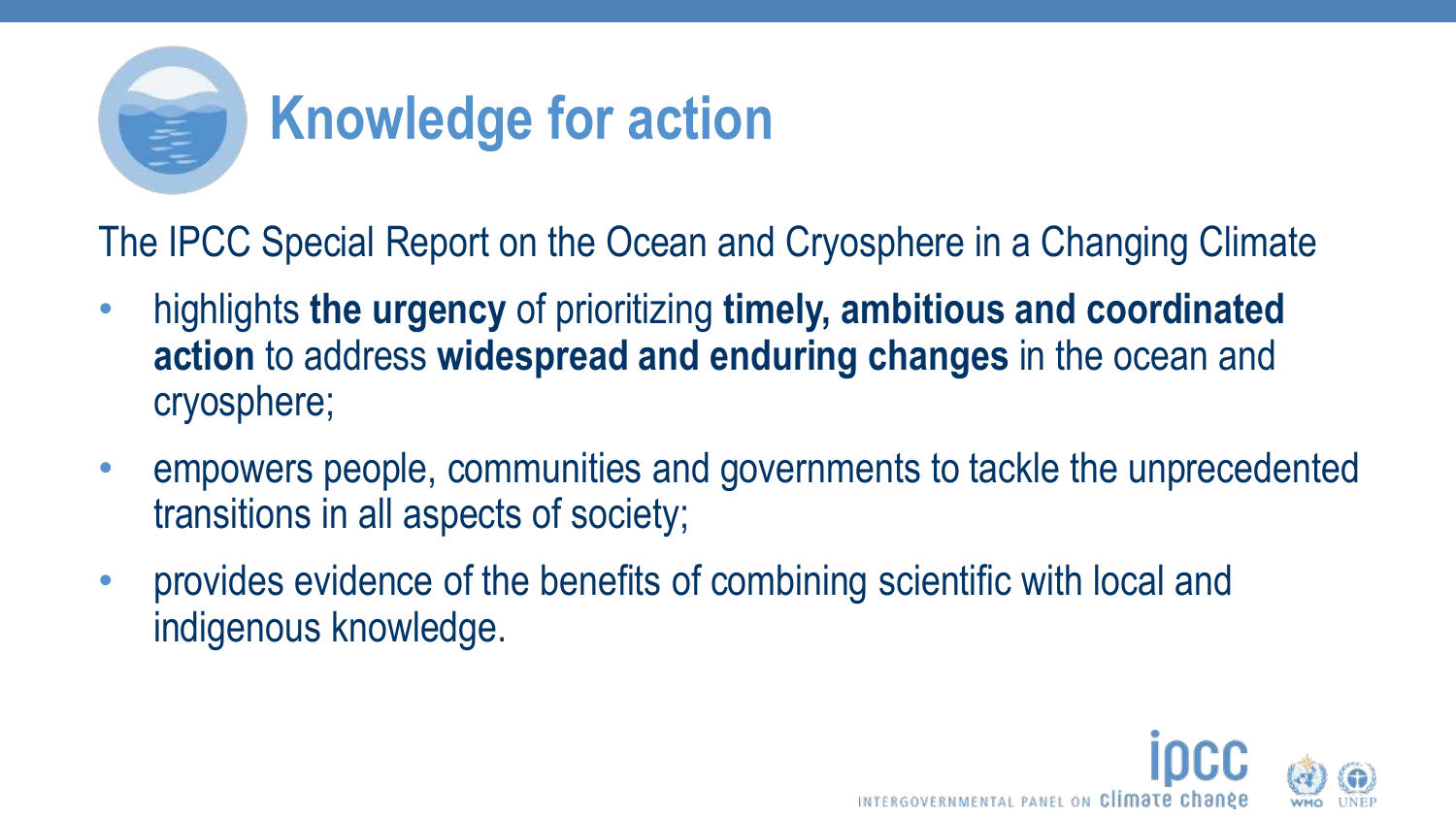**The more decisively and earlier we act, the more able we will be to address unavoidable changes, manage risks, improve our lives and achieve sustainability for ecosystems and people around the world – today and in the future.**



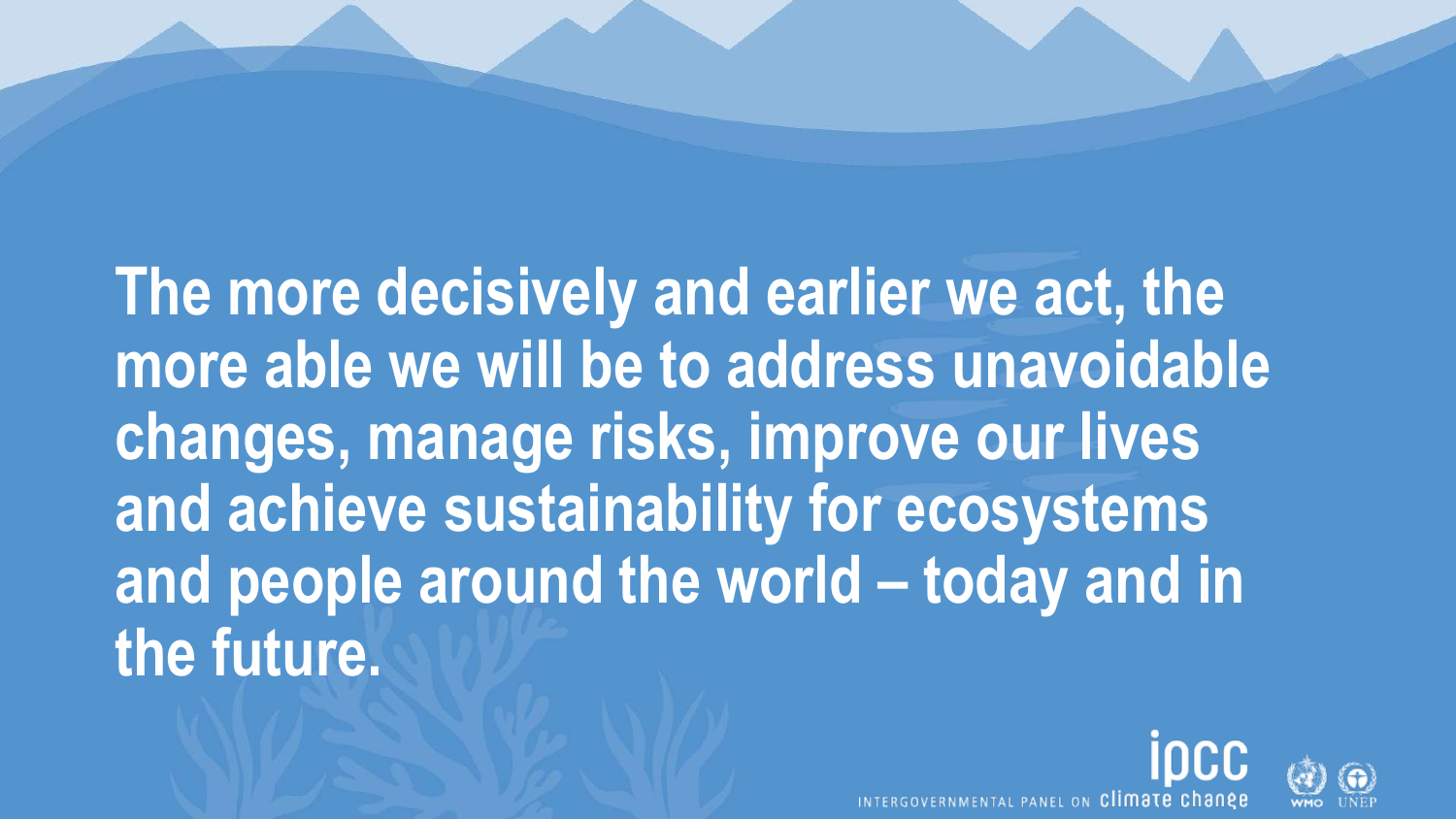### **Our ocean and cryosphere –**

**They sustain us. They are under pressure. Their changes affect all our lives.**

# **The time for action is now.**